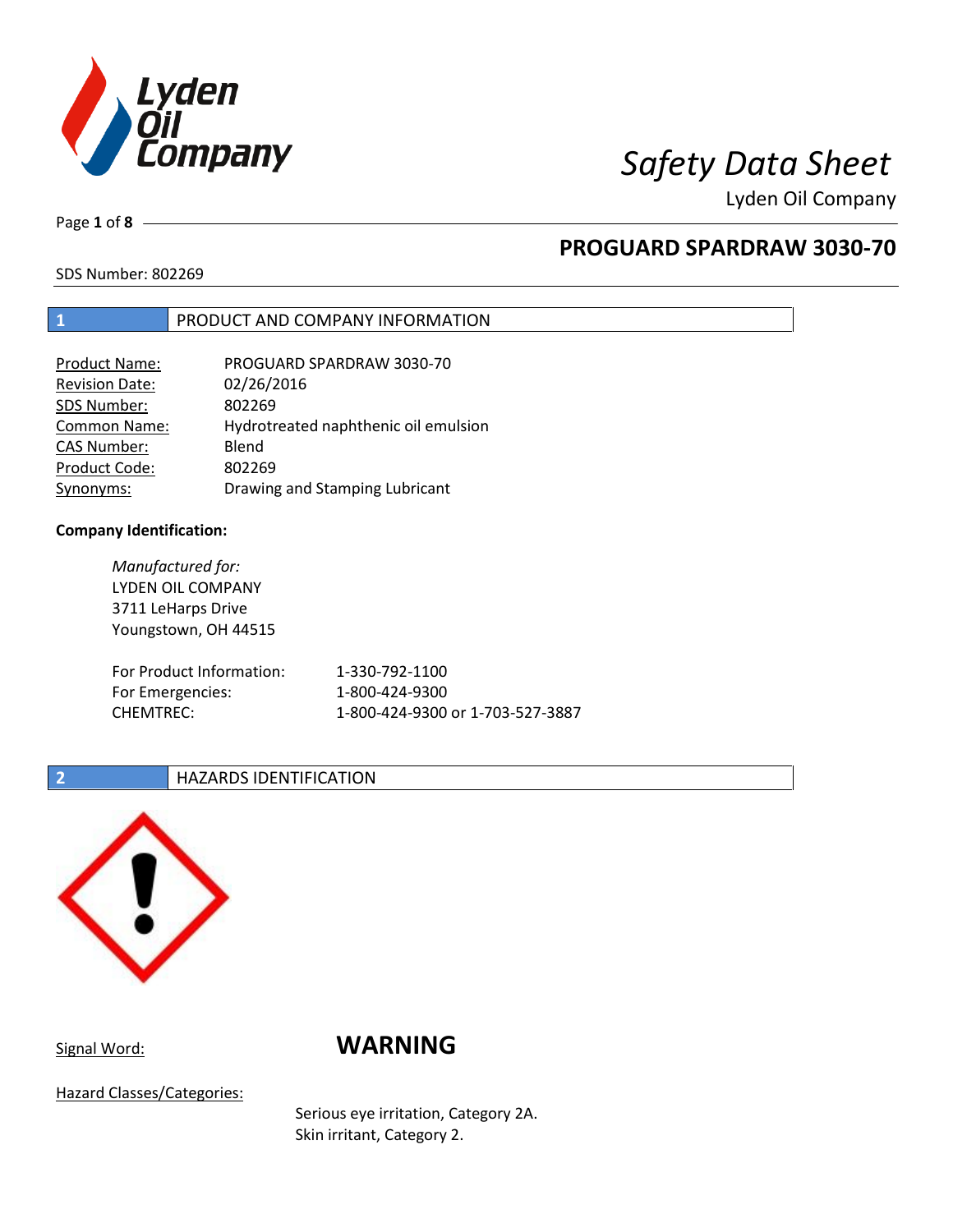

Lyden Oil Company

| Page 2 of 8                |                                                                                   |
|----------------------------|-----------------------------------------------------------------------------------|
|                            | <b>PROGUARD SPARDRAW 3030-70</b>                                                  |
| <b>SDS Number: 802269</b>  |                                                                                   |
| Hazard Statement(s):       |                                                                                   |
|                            | H319: Causes serious eye irritation.                                              |
|                            | H315: Causes skin irritation.                                                     |
| Precaution Statement(s):   |                                                                                   |
|                            | P101: If medical advice is needed, have product container or label at             |
|                            | hand.                                                                             |
|                            | P102: Keep out of reach of children.                                              |
|                            | P103: Read label before use.                                                      |
|                            | P280: Wear protective gloves and eye protection.                                  |
|                            | P302+352: IF ON SKIN: Wash with plenty of soap and water.                         |
|                            | P332+313: If skin irritation occurs: Get medical advice/attention.                |
|                            | P305+351+338: IF IN EYES: Rinse cautiously with water for several                 |
|                            | minutes. Remove contact lenses if present and easy to $do$ – continue<br>rinsing. |
|                            | P337+313: If eye irritation persists get medical advice/attention.                |
|                            | P362+364: Take off contaminated clothing and wash it before reuse.                |
| Other Hazard Statement(s): |                                                                                   |
|                            | -NFPA Ratings:                                                                    |
|                            | Health $= 1$                                                                      |
|                            | Fire $= 1$                                                                        |
|                            | Reactivity = $0$                                                                  |
|                            |                                                                                   |

# **3** COMPOSITION / INFORMATION ON INGREDIENTS

### Ingredients:

*Mixture of the substances listed below with nonhazardous additions.*

| <b>Chemical Name</b>                            | <b>CAS Number</b> | Percentage |
|-------------------------------------------------|-------------------|------------|
| Distillates (petroleum) hydrotreated naphthenic | 64742-53-6        | $<$ 10     |
| Triethanolamine                                 | 102-71-6          |            |

*\*Any concentration shown as a range is to protect confidentiality or is due to batch variation.*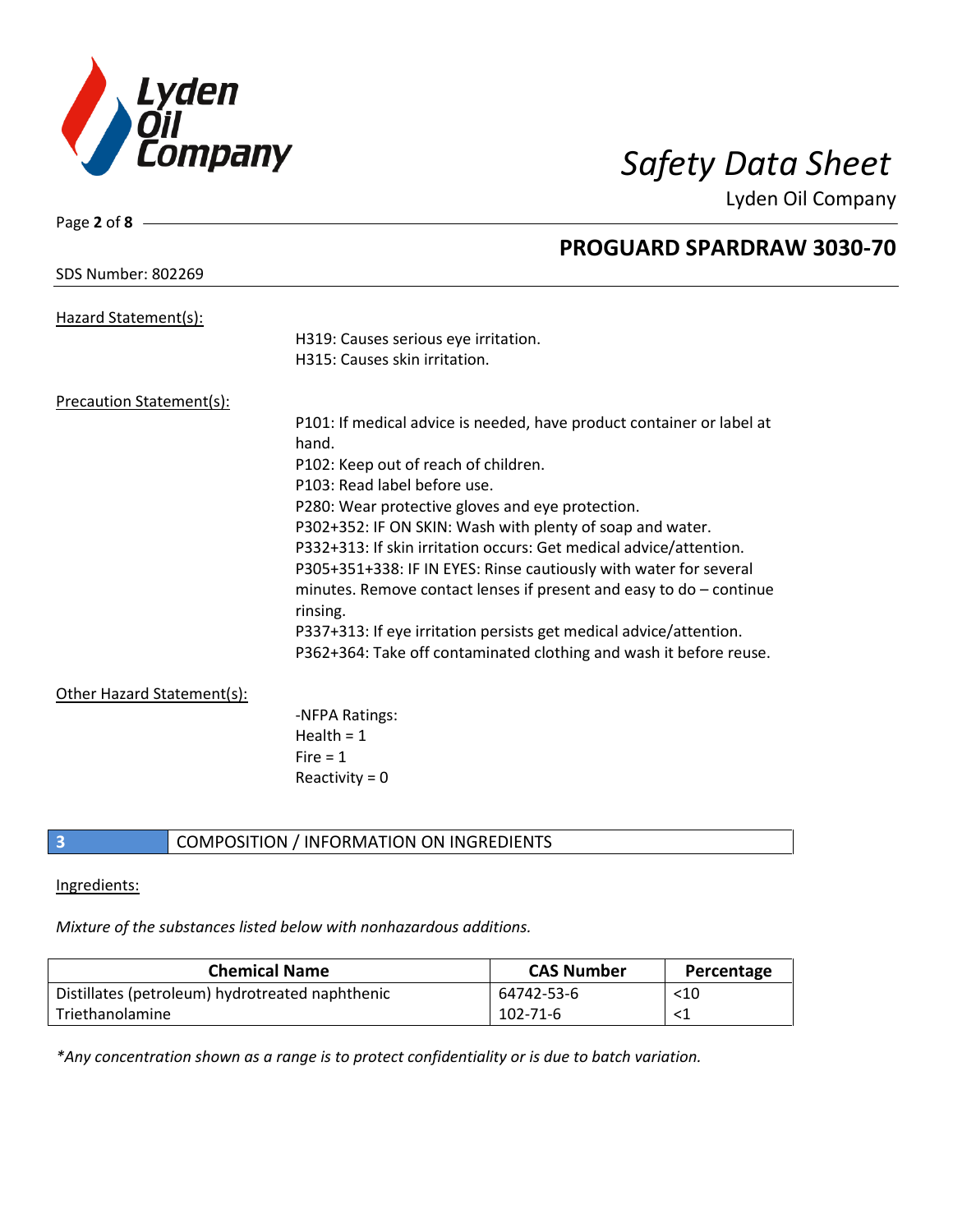

Lyden Oil Company

SDS Number: 802269

Page **3** of **8**

 $\mathbf l$ 

| FIRST AID MEASURES<br>4                       |                                                                                                                                                                                                                                                                                                                                                                                                                   |
|-----------------------------------------------|-------------------------------------------------------------------------------------------------------------------------------------------------------------------------------------------------------------------------------------------------------------------------------------------------------------------------------------------------------------------------------------------------------------------|
| Description of First Aid Measures:            |                                                                                                                                                                                                                                                                                                                                                                                                                   |
| Inhalation:                                   |                                                                                                                                                                                                                                                                                                                                                                                                                   |
|                                               | Remove victim to fresh air and keep at rest in a position comfortable<br>for breathing. If the victim has difficulty breathing or tightness of the<br>chest, is dizzy, vomiting or unresponsive, give oxygen with rescue<br>breathing or CPR as required and transport to the nearest medical<br>facility.                                                                                                        |
| Skin Contact:                                 |                                                                                                                                                                                                                                                                                                                                                                                                                   |
|                                               | Flush skin with water, wash with soap and water. If irritation occurs,<br>get medical attention. Remove contaminated clothing. Do not reuse<br>clothing until cleaned. If material is injected under the skin, transport<br>to the nearest medical facility for additional treatment. If redness,<br>swelling, pain and/or blisters occur, transport to the nearest medical<br>facility for additional treatment. |
| Eye Contact:                                  |                                                                                                                                                                                                                                                                                                                                                                                                                   |
|                                               | Flush eyes with running water for at least 15 minutes. If redness,<br>burning, blurred vision or irritation persists, transport to nearest<br>medical facility for additional treatment.                                                                                                                                                                                                                          |
| Ingestion:                                    |                                                                                                                                                                                                                                                                                                                                                                                                                   |
|                                               | Do NOT induce vomiting and obtain medical attention. Have victim<br>rinse mouth out with water. If vomiting occurs spontaneously, keep<br>head below hips to prevent aspiration.                                                                                                                                                                                                                                  |
|                                               |                                                                                                                                                                                                                                                                                                                                                                                                                   |
| Symptoms and Effects, both acute and delayed: | No further relevent data available.                                                                                                                                                                                                                                                                                                                                                                               |
| <b>Recommended Actions:</b>                   |                                                                                                                                                                                                                                                                                                                                                                                                                   |
|                                               | Treat symptomatically. Call a doctor or poison                                                                                                                                                                                                                                                                                                                                                                    |

control center for guidance.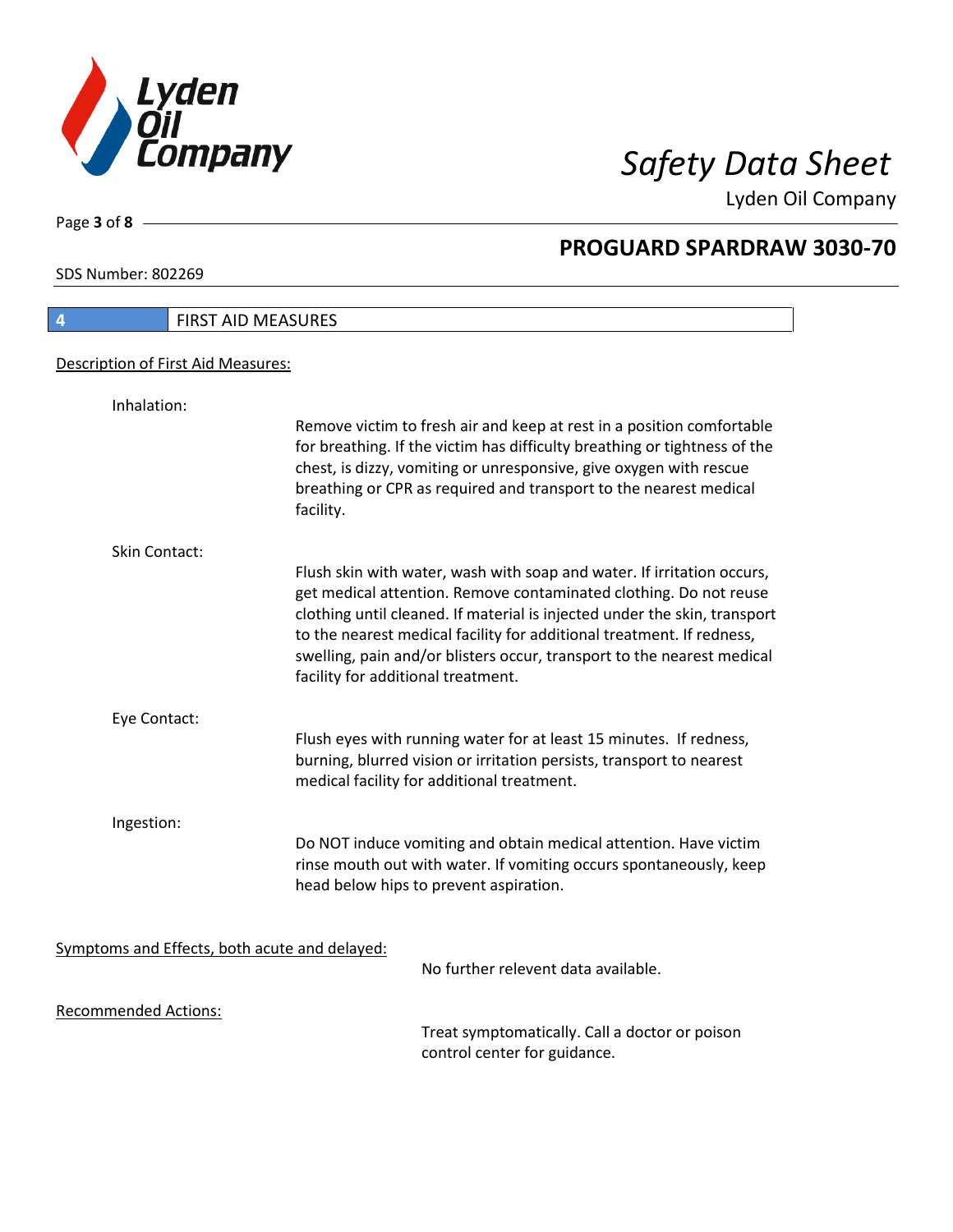

Lyden Oil Company

SDS Number: 802269

Page **4** of **8**

| FIRE FIGHTING MEASURES<br>5                           |                                                                                                                                                              |
|-------------------------------------------------------|--------------------------------------------------------------------------------------------------------------------------------------------------------------|
| Recommended Fire-Extinguishing Equipment:             | Use dry powder, foam, or carbon dioxide fire<br>extinguishers. Water may be ineffective in fighting<br>an oil fire unless used by experienced fire fighters. |
| Possible Hazards During a Fire:                       | The material as received will not support<br>combustion, however its residues may; therefore,<br>procedures for an oil fire should be followed.              |
| Recommendations to Firefighters:                      | Proper protective equipment including breathing<br>apparatus.                                                                                                |
| <b>ACCIDENTAL RELEASE MEASURES</b><br>$6\phantom{1}6$ |                                                                                                                                                              |
| <b>Personal Precautions:</b>                          | Avoid contact with skin, eyes, and clothing.                                                                                                                 |
| <b>Emergency Procedures:</b>                          | Contain spilled material, collect in suitable and<br>properly labeled containers.                                                                            |
| <b>Environmental Precautions:</b>                     | Do not allow to reach sewage system or any water<br>course.<br>Do not allow to enter ground waters.                                                          |
|                                                       |                                                                                                                                                              |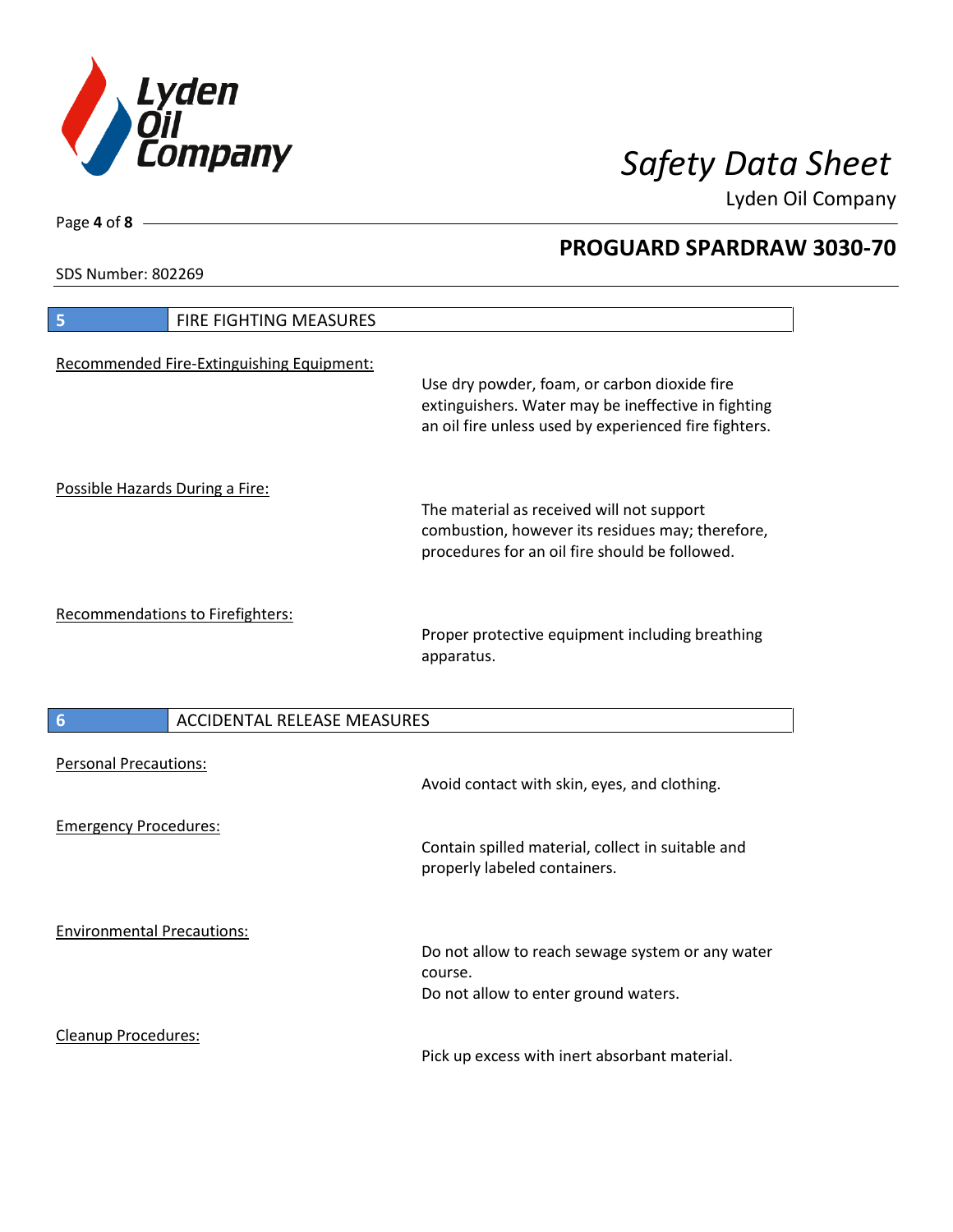

Lyden Oil Company

SDS Number: 802269

Page **5** of **8**

| $\overline{7}$                 | <b>HANDLING AND STORAGE</b>             |                                                                                                                                                                                                                                           |
|--------------------------------|-----------------------------------------|-------------------------------------------------------------------------------------------------------------------------------------------------------------------------------------------------------------------------------------------|
| <b>Handling Precautions:</b>   |                                         |                                                                                                                                                                                                                                           |
|                                |                                         | Handle with care and avoid spillage on the floor.<br>Do not cut, weld, drill, grind, braze, or solder<br>container.                                                                                                                       |
| <b>Storage Requirements:</b>   |                                         | Keep container tightly sealed.<br>Keep away from sources of ignition.                                                                                                                                                                     |
| 8                              | EXPOSURE CONTROLS / PERSONAL PROTECTION |                                                                                                                                                                                                                                           |
| <b>Exposure Limits:</b>        | OSHA TWA - 5mg/m <sup>3</sup>           | -64742-53-6 Distillates (petroleum) hydrotreated naphthenic (<10%):                                                                                                                                                                       |
|                                | $-102-71-6$ Triethanolamine (<1%)       |                                                                                                                                                                                                                                           |
|                                | ACGIH TWA $-$ 5mg/m <sup>3</sup>        |                                                                                                                                                                                                                                           |
| <b>Engineering Controls:</b>   |                                         | All ventilation should be designed in accordance<br>with OSHA standard (29 CFR 1910.94).                                                                                                                                                  |
| Personal Protective Equipment: |                                         |                                                                                                                                                                                                                                           |
|                                |                                         | Keep away from foodstuffs, beverages, and feed.<br>Immediately remove all soiled and contaminated<br>clothing.<br>Wash hands before breaks and at the end of work.<br>Avoid contact with eyes and skin.<br>Use safety glasses and gloves. |
| 9                              | PHYSICAL AND CHEMICAL PROPERTIES        |                                                                                                                                                                                                                                           |

Color: Color: Color: Color: Color: Color: Color: Color: Color: Color: Color: Color: Color: Color: Color: Color: Color: Color: Color: Color: Color: Color: Color: Color: Color: Color: Color: Color: Color: Color: Color: Color Physical State: Liquid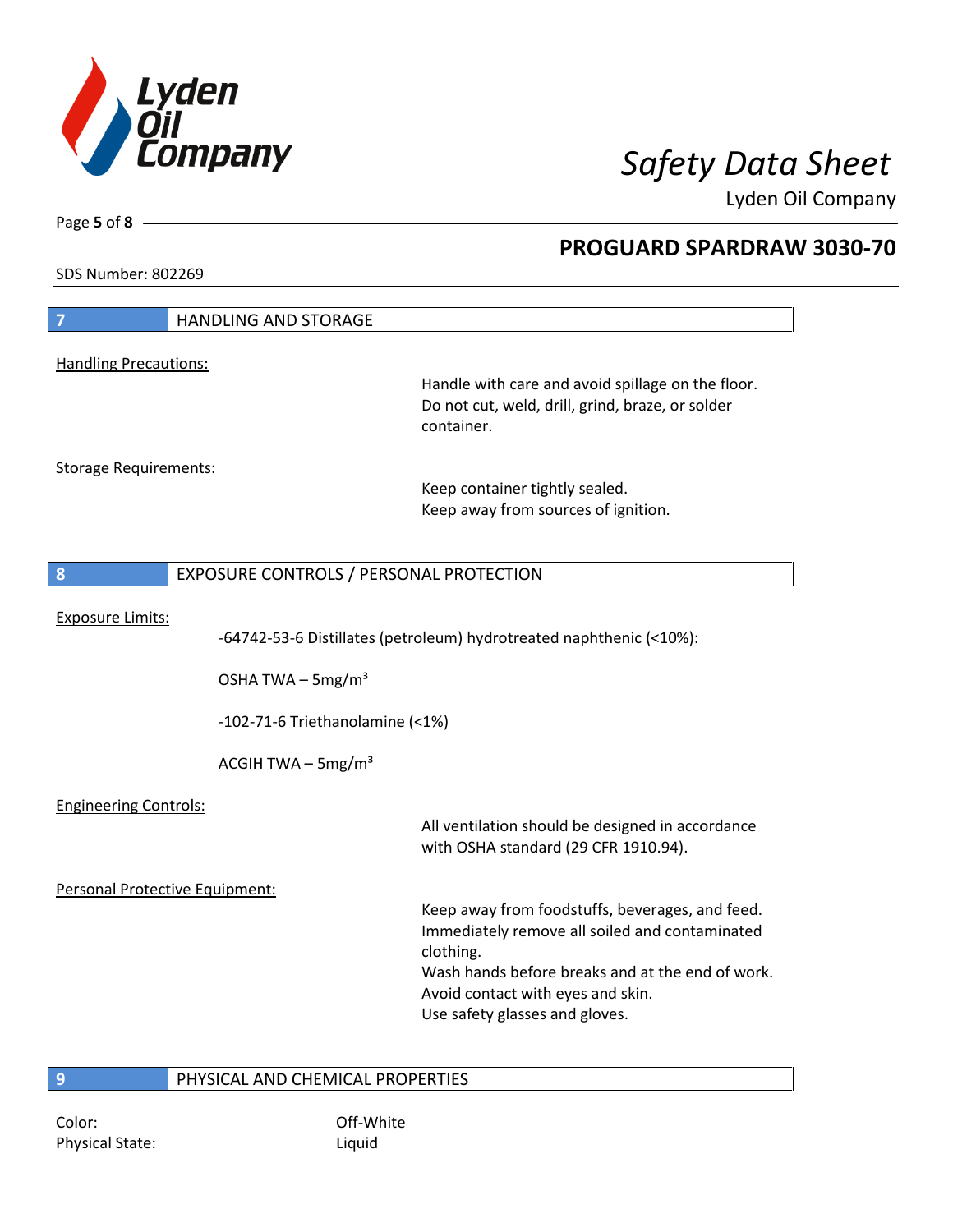

Lyden Oil Company

## SDS Number: 802269

Page **6** of **8**

| Characteristic                               |
|----------------------------------------------|
| Data not available                           |
| 9.7 (at 10%)                                 |
| Data not available                           |
| $>500^\circ$ F                               |
| Data not available                           |
| Data not available                           |
| $<$ 1                                        |
| Data not available                           |
| Data not available                           |
| Data not available                           |
| Data not available                           |
| 0.9922                                       |
| Soluble in water                             |
| Data not available                           |
| Data not available                           |
| Data not available                           |
| <15 mm <sup>2</sup> /sec (kinematic at 40°C) |
|                                              |

# **10** STABILITY AND REACTIVITY

| Stability:                     | Stable under normal conditions.                                         |
|--------------------------------|-------------------------------------------------------------------------|
| Reactivity:                    | Not reactive under normal conditions.                                   |
| <b>Conditions to Avoid:</b>    | Extreme temperature, sparks, open flame, and<br>direct sunlight.        |
| <b>Hazardous Reactions:</b>    | No known hazardous reactions.                                           |
| Incompatible Materials:        | Strong oxidizers and strong reducing agents.                            |
| <b>Decomposition Products:</b> | Oxides of carbon, nitrogen, sulhur, hydrogen<br>chloride, and hydrogen. |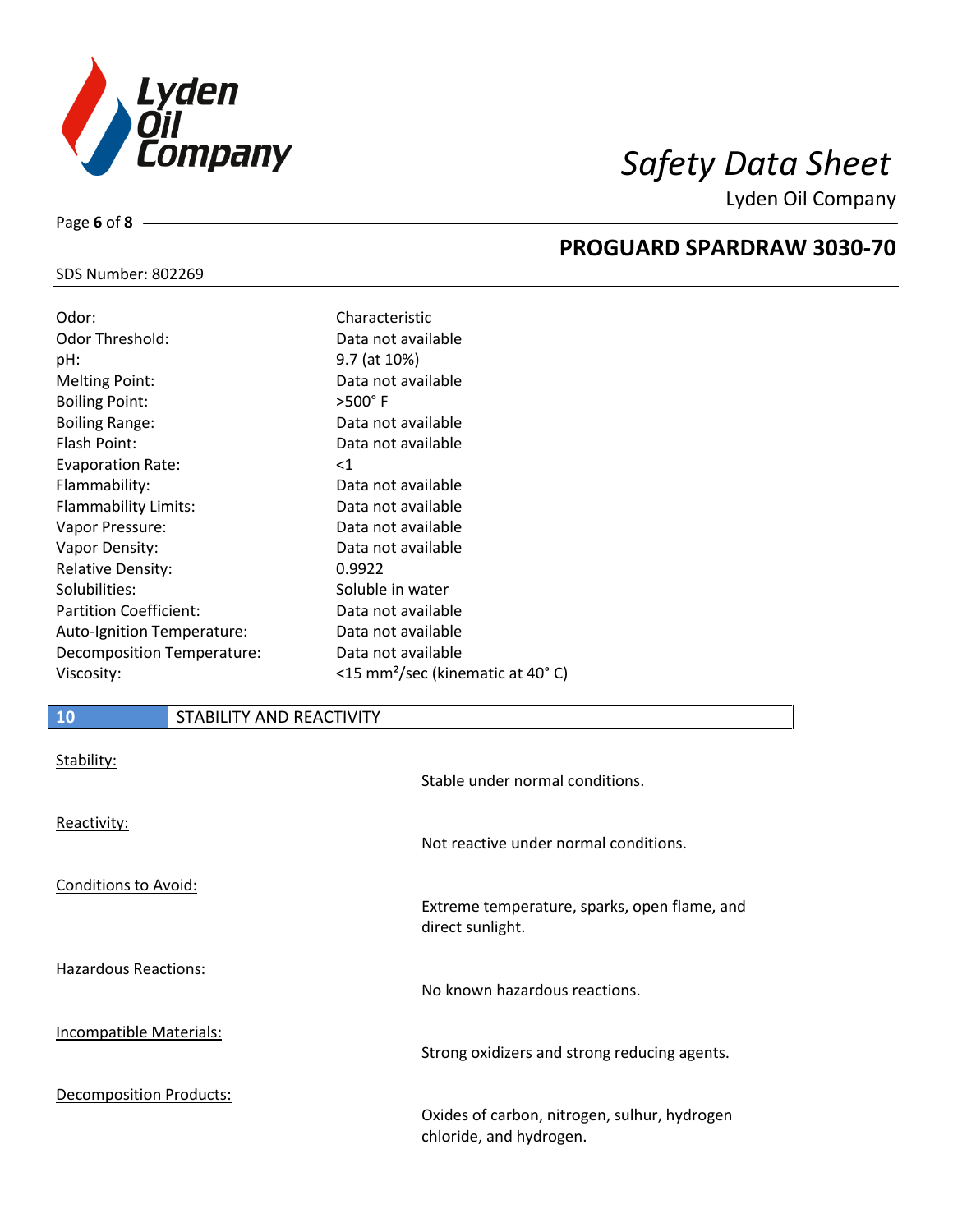

Lyden Oil Company

SDS Number: 802269

Page **7** of **8**

| <b>11</b>                                                                          | <b>TOXICOLOGICAL INFORMATION</b>    |                                                                                                                           |
|------------------------------------------------------------------------------------|-------------------------------------|---------------------------------------------------------------------------------------------------------------------------|
|                                                                                    |                                     |                                                                                                                           |
| Routes of Exposure:                                                                |                                     | Skin and eye contact are the primary routes of<br>exposure although exposure may occur following<br>accidental ingestion. |
| <b>Exposure Effects:</b>                                                           |                                     | This mixture can cause irritation to skin and<br>irritation, redness to the eyes.                                         |
| <b>Measures of Toxicity:</b>                                                       |                                     | No test data available.                                                                                                   |
|                                                                                    | Carcinogenic/Mutagenic Precautions: | Non-carcinogenic and not expected to be<br>mutagentic.                                                                    |
| 12                                                                                 | <b>ECOLOGICAL INFORMATION</b>       |                                                                                                                           |
| <b>Ecological Precautions:</b>                                                     |                                     | Avoid exposing to the environment.                                                                                        |
| <b>Ecological Effects:</b><br>No specific environmental or aquatic data available. |                                     |                                                                                                                           |
| <b>13</b>                                                                          | <b>DISPOSAL CONSIDERATIONS</b>      |                                                                                                                           |
| Disposal Methods:                                                                  |                                     | Dispose of waste material in accordance with all<br>local, state, and federal requirements.                               |
| Disposal Containers:                                                               |                                     | Use properly approved container for disposal.                                                                             |
| <b>Special Precautions:</b>                                                        |                                     | Do not flush to surface waters or drains.                                                                                 |